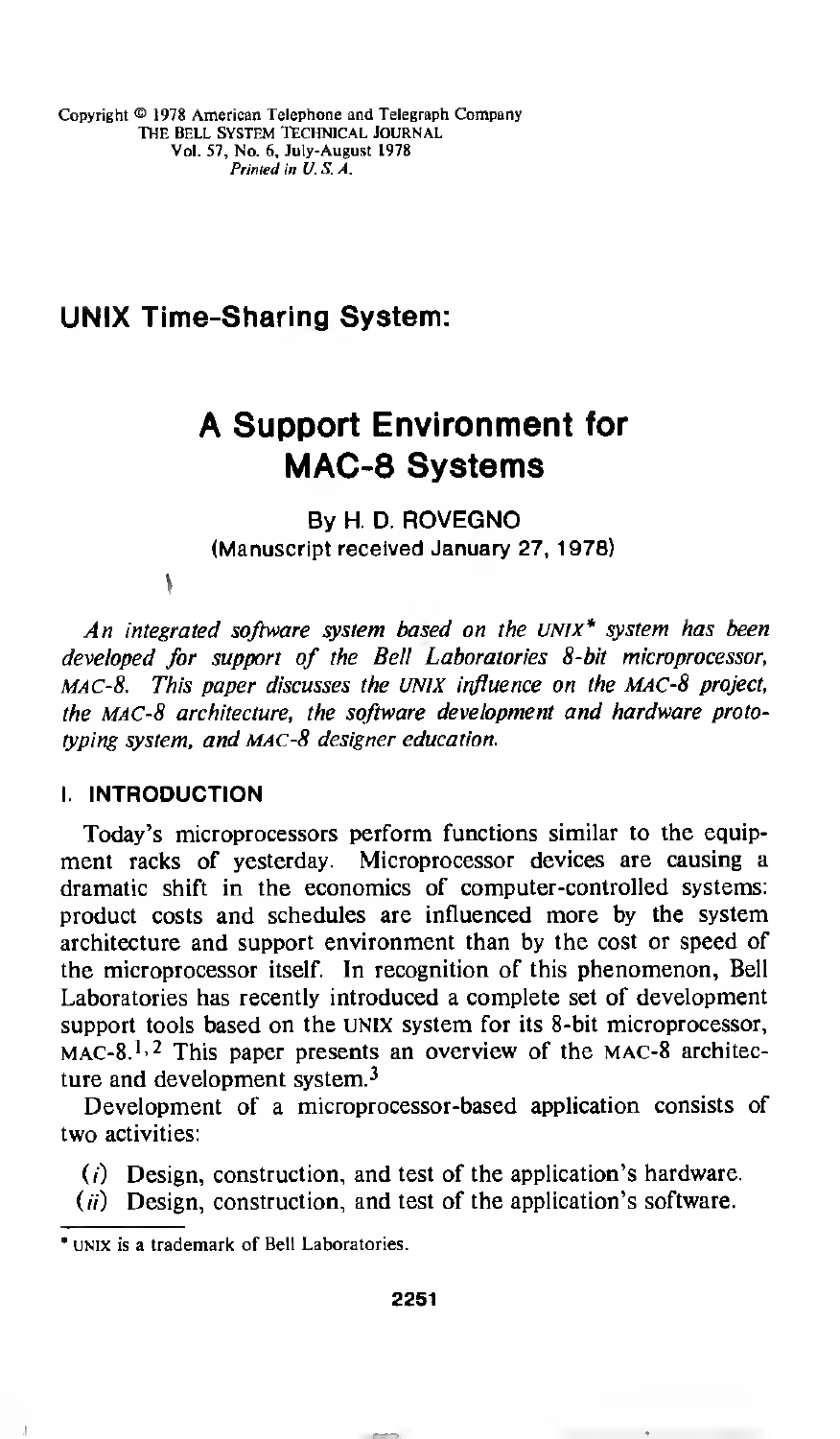The development support system described here assists the application designers in both areas. For the hardware designers, a prototyping system that permits emulation as well as stand-alone monitoring of the application's hardware is provided. For the software designers, a high-level language (C), flexible linker-loader, and source-oriented symbolic debugging are supplied. The combination of these tools provides the application designer with a complete and integrated set of tools for system design.

### II. WHY UNIX?

At the outset of the mac-8 development, it was recognized that use of an embedded microprocessor would *increase* the complexity and the scope of applications rather than simply lowering their costs. The tools of the future were going to be programming, documentation, and simulation tools. Considered in this light, a UNI $x^{4,5}$  support environment was a natural choice. UNIX possessed many desirable attributes of a "host" environment by providing sophisticated tools for program development and documentation in a costeffective and highly interactive system. There was already widespread use of the UNIX system not only as a development vehicle in the Business Information Systems Program,<sup>6</sup> but also as part of many "embedded" applications.

## III. WHY C?

While the choices of host system and programming language(s) are conceptually independent, there is obvious merit in the consistency of languages and systems. The C language<sup>7</sup> was an obvious choice because it offers high-level programming features, yet also allows enough control of hardware resources to be used in the development of operating systems.

#### IV. MAC-8

The MAC-8 is a low-cost, single-chip, bus-structured, CMOS microprocessor, whose architecture (Fig. 1) was influenced by the C language. Its major features are:

(/) MAC-8 chip, packaged in a 40-pin DIP (dual in-line package), which measures 220×230 mils and uses over 7000 transistors. The chip combines the low power dissipation of CMOS with

2252 THE BELL SYSTEM TECHNICAL JOURNAL, JULY-AUGUST 1978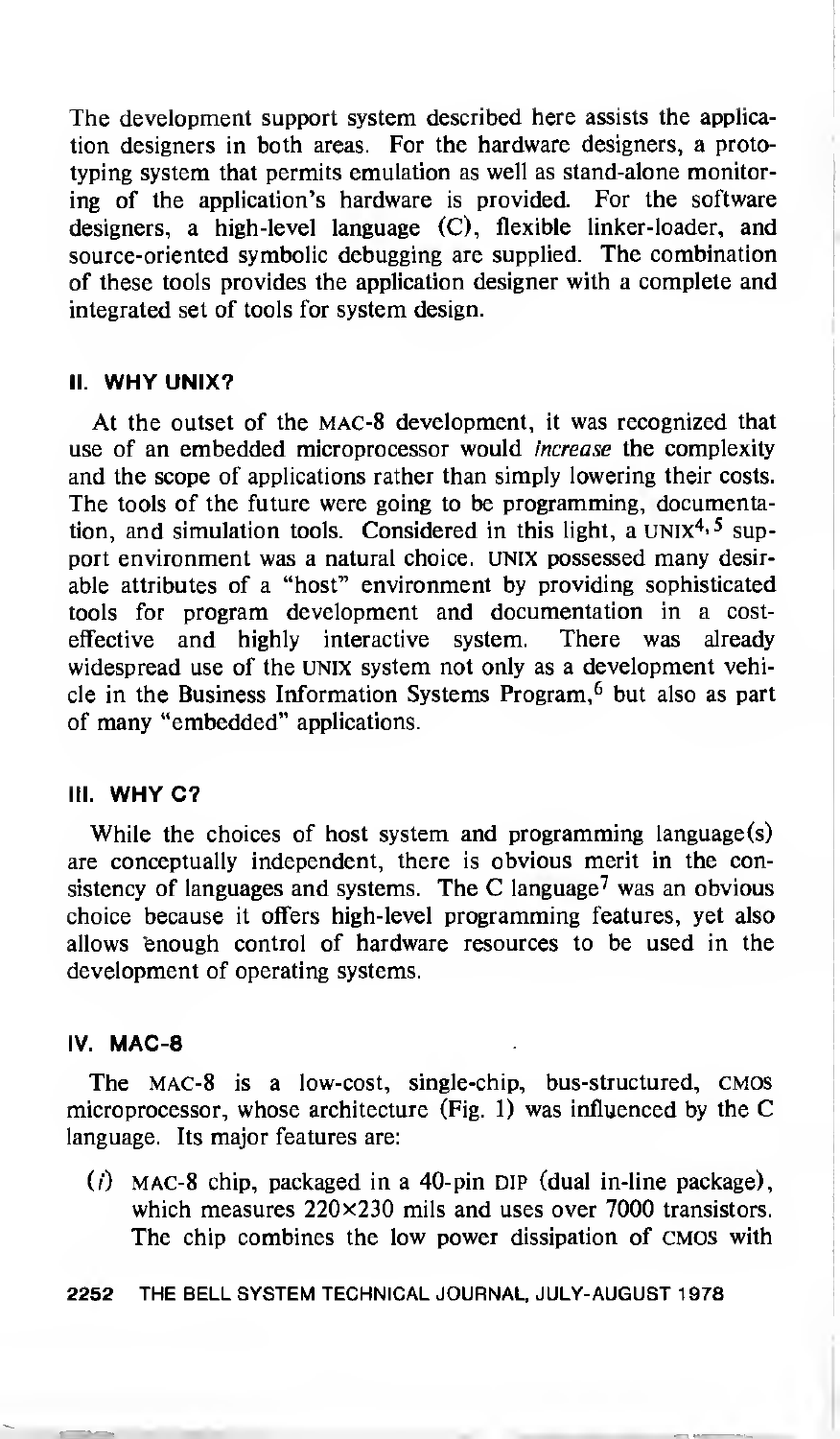

Fig. 1— mac-8 block diagram.

the gate density of pseudo-NMOS (nmos with a shared pchannel load transistor).

- $(ii)$  16 registers in RAM (random access memory) that are pointed to by the register pointer (a MAC-8 on-chip register). Because of this, the full set of registers can be set aside and <sup>a</sup> new set "created" by executing only two MAC-8 instructions, which is particularly useful to compiler function-call protocol.
- (iii) 65K bytes addressable memory space with DMA (direct memory access) capability.
- (*iv*) Flexible addressing modes: register, indirect, direct, autoincrement, immediate, and indexed.
- $(v)$ Communication-oriented CPU (central processing unit) with a wide variety of 8- and 16-bit monadic and dyadic instructions, including arithmetic, logical, and bit-manipulation instructions.
- $(v_i)$  Flexible branch, trap, and interrupt handling.
- $(vii)$  Processor status brought out to pins, which permits monitoring of CPU activity.
- (*viii*) Internal or external clock.

Figure <sup>1</sup> is a block diagram of control. The major blocks are:

(i) Control Logic Array directs the CPU circuitry through the various states necessary to execute an instruction.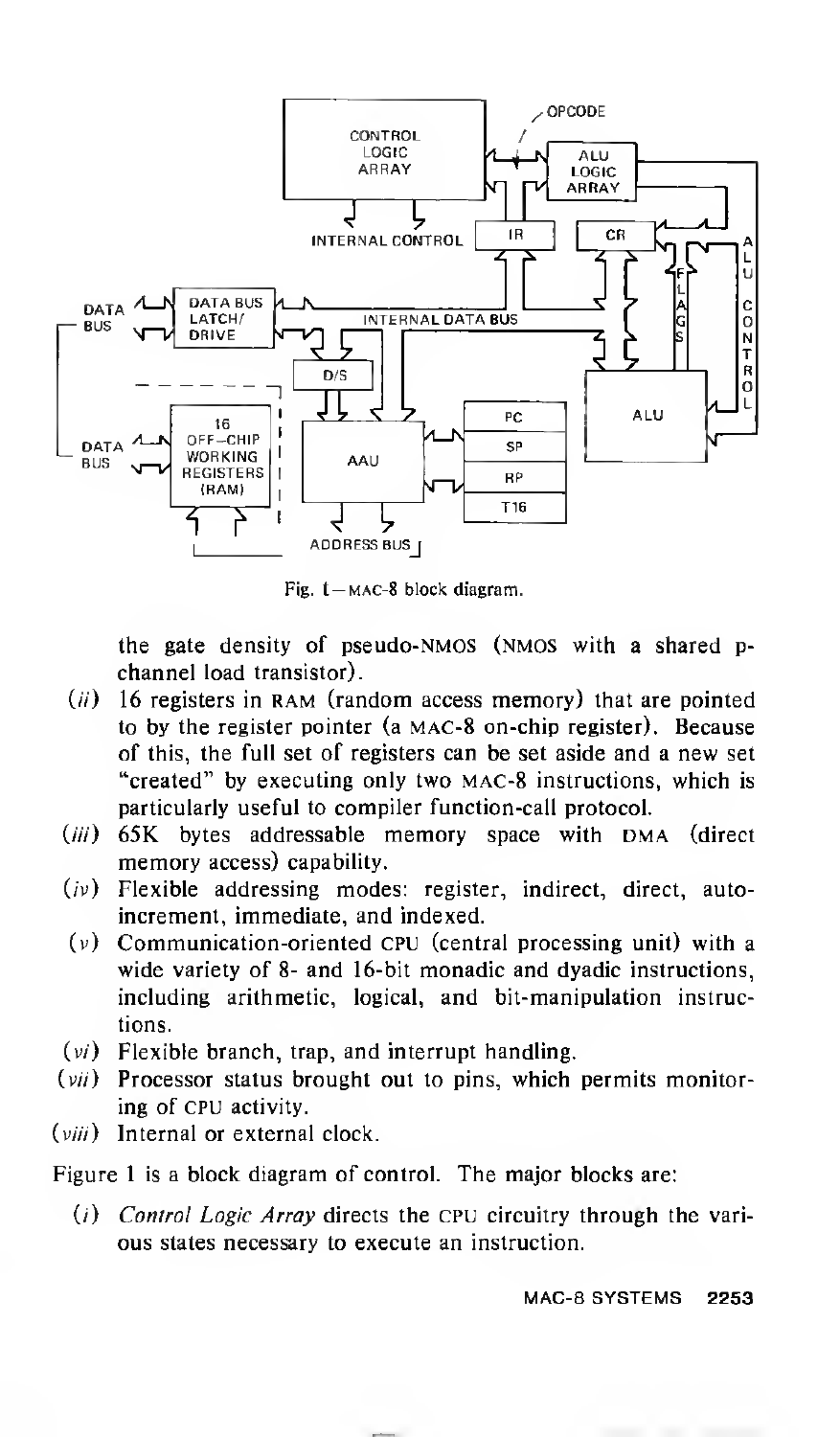- $(i)$  *ALU*, or Arithmetic Logic Unit, performs arithmetic and logical operations.
- (iii)  $ALU$  Logic Array controls the operation of the ALU, managing the condition register (cr) flags.
- (iv) aau, or Address Arithmetic Unit, computes the address in parallel with the ALU operations.
- $(v)$  Programmable registers include the program counter  $(PC)$ , stack pointer (sp), condition register (cr), and register pointer (RP).
- $(v_i)$  Internal registers include instruction register  $(\text{IR})$ , destination/source register  $(D/S)$ , and temporary storage register (T16).

## V. DEVELOPMENT ENVIRONMENT

The mac-8. development system (Fig. 2) is an integrated set of software tools, including <sup>a</sup> C compiler, <sup>a</sup> structured assembler, <sup>a</sup> flexible linking loader, a source-oriented simulator, and a sourceoriented debugger. All the tools except the debugger reside on



Fig. 2—mac-8 development system.

2254 THE BELL SYSTEM TECHNICAL JOURNAL, JULY-AUGUST <sup>1</sup> 978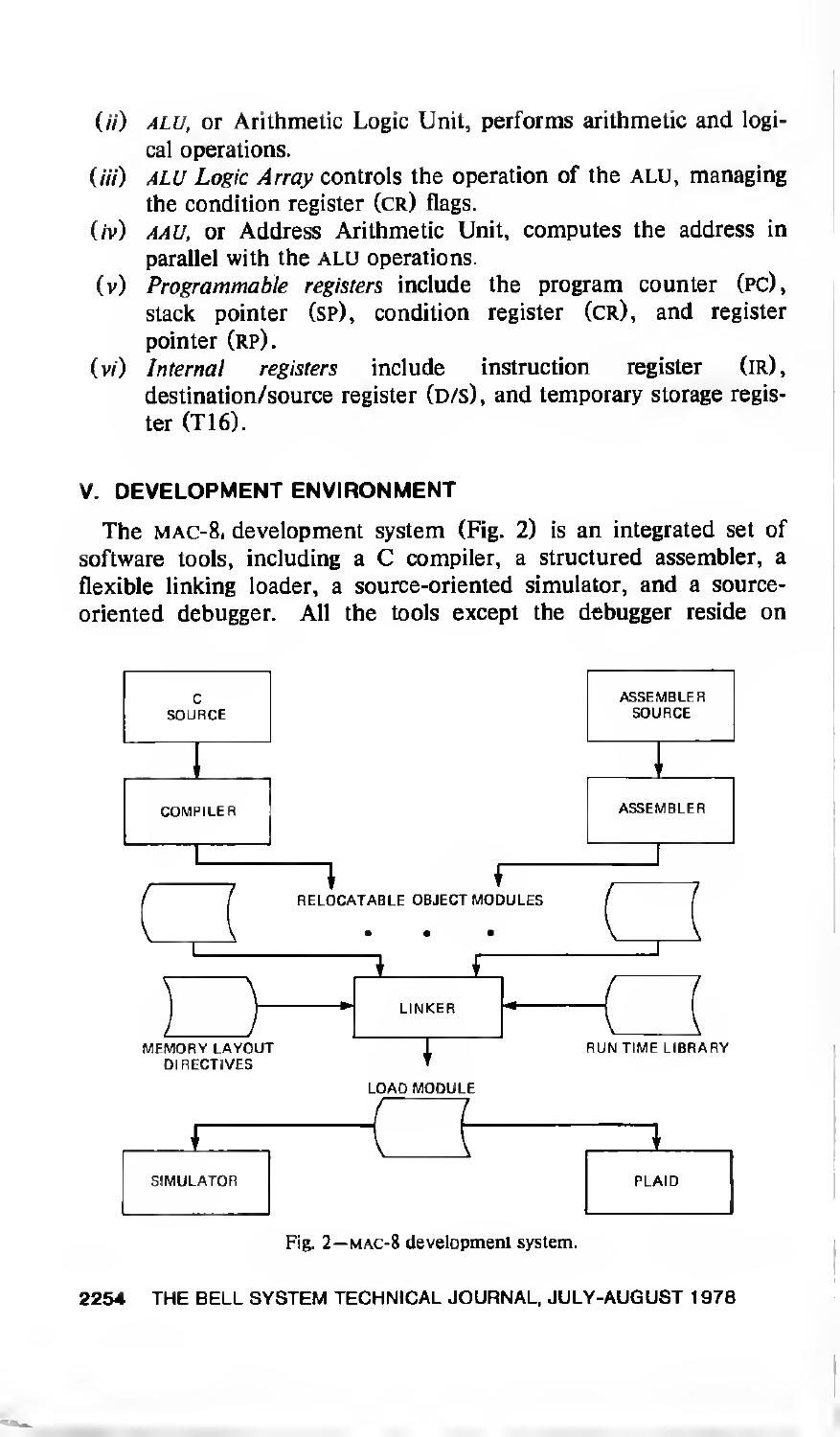UNIX; the debugger resides on a hardware prototyping system called PLAID (Program Logic Aid).

The following sections present a brief discussion of each of those tools.

There is <sup>a</sup> consistent user interface to all the tools that includes C syntax input language, UNIX file-oriented inter-tool communication, and names analogous to those of the corresponding UNIX tools, e.g., m8cc and m8as.

## 5.1 MAC-8 C compiler

The mac-8 C compiler permits the construction of readable and modular programs, due to its structured programming constructs, high-level data aggregates, and <sup>a</sup> powerful set of operators. C is a good language for microprocessors<sup>8</sup> because it gives control over machine resources by use of primitive data types such as register, character, and pointer variables, and "machine-level" operators such as indirection, "address of," and post/pre- increment/decrement.

## 5.2 MAC-8 assembler

The mac-8 assembler is a conventional assembler in that it permits the use of all hardware instructions; it differs from conventional assemblers in the following ways:

 $(i)$  The language has C-like syntax as illustrated in Fig. 3. For

```
#define NBYTES 100
char array[NBYTES];
/*
 * Calculates sum of array elements
 */
sumO
{ b0 = 8array;
     a1 = 0:
     for (a2 = 0; a2 < NBYTES; ++a2) {
           a1 = + b0;
           + + b0;
     }
ł
```

```
Fig. 3—mac-8 assembler example.
```
MAC-8 SYSTEMS 2255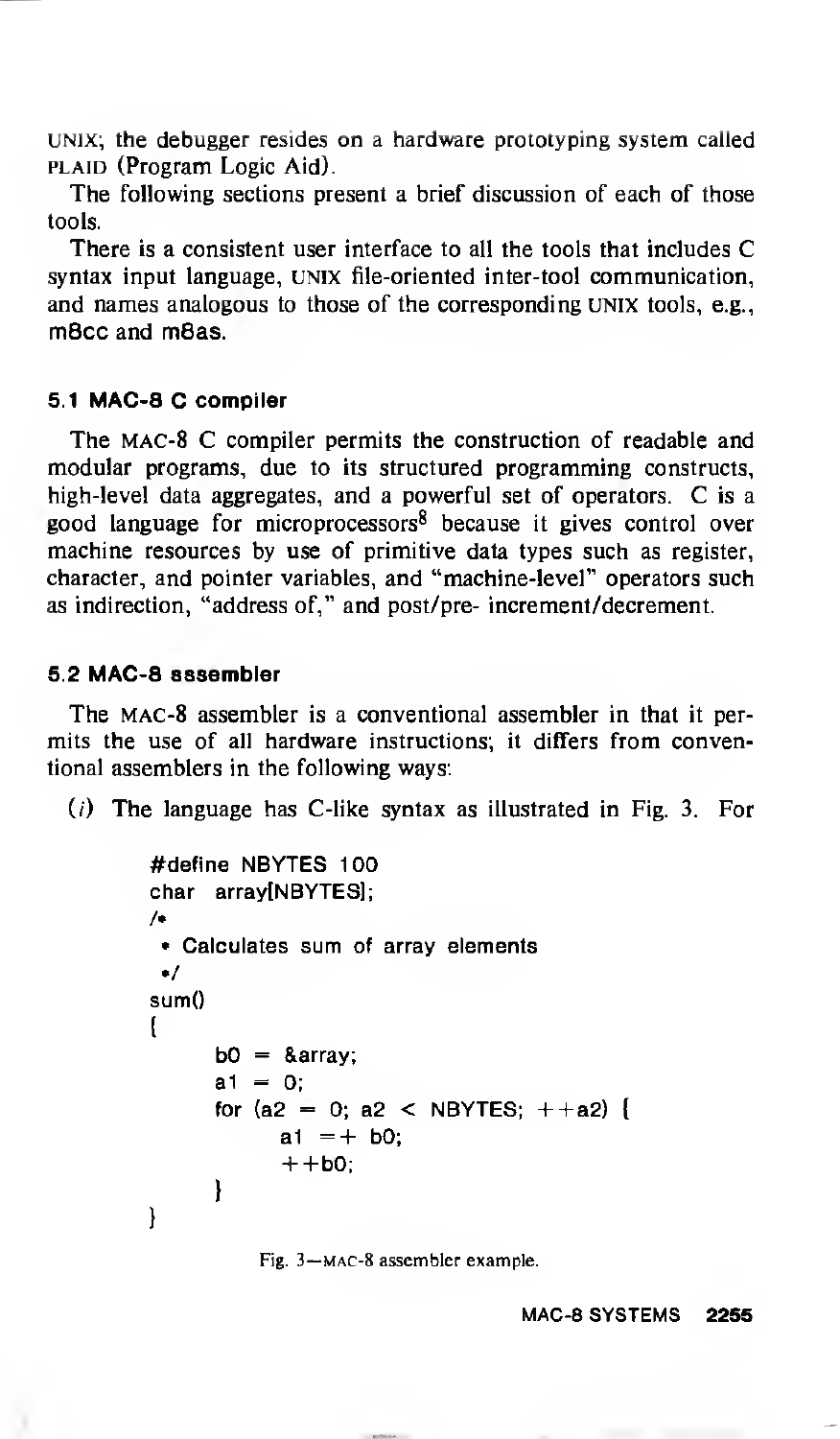example, a move instruction looks like a C-like assignment statement. Data layout is accomplished by C-like declarations.

 $(i)$  The language has structured programming constructs (e.g., if-else, for, do, while, switch) that permit one to write readable, well-structured code at the assembly level. Each construct usually generates more than one machine instruction.

The reserved words in the language identify the mac-<sup>8</sup> registers and also include many of the reserved words of the C language. The #define and #include, as well as the other features of the C preprocessor, are supported by the assembler.

#### 5.3 MAC-8 loader

The diverse nature of microprocessor applications with their different types of memories and, often, noncontiguous address spaces requires a flexible loader. Besides performing the normal functions such as relocation and resolution of external references, the mac-8 loader has the following features:

 $(i)$  Definition of a unit of relocation (section).

| lowmem                 | $\{$ f4.o(.text) $\}$                                                        |
|------------------------|------------------------------------------------------------------------------|
| .text<br>.data<br>.bss | { 0x100 −. }<br>$[-0x5000]$<br>$[-0x8000]$                                   |
| f1.o<br>f2.o           |                                                                              |
| .bss                   | . = ( . + 7 ) & 0xfff8<br>$\_$ RPORG $=$ .<br>$f3.o($ bss)<br>$\_SPORG = -1$ |
| highmem                | .=0xa000<br>f3.o(data)                                                       |
|                        |                                                                              |

Fig. 4—Input specification.

2256 THE BELL SYSTEM TECHNICAL JOURNAL, JULY-AUGUST <sup>1</sup>978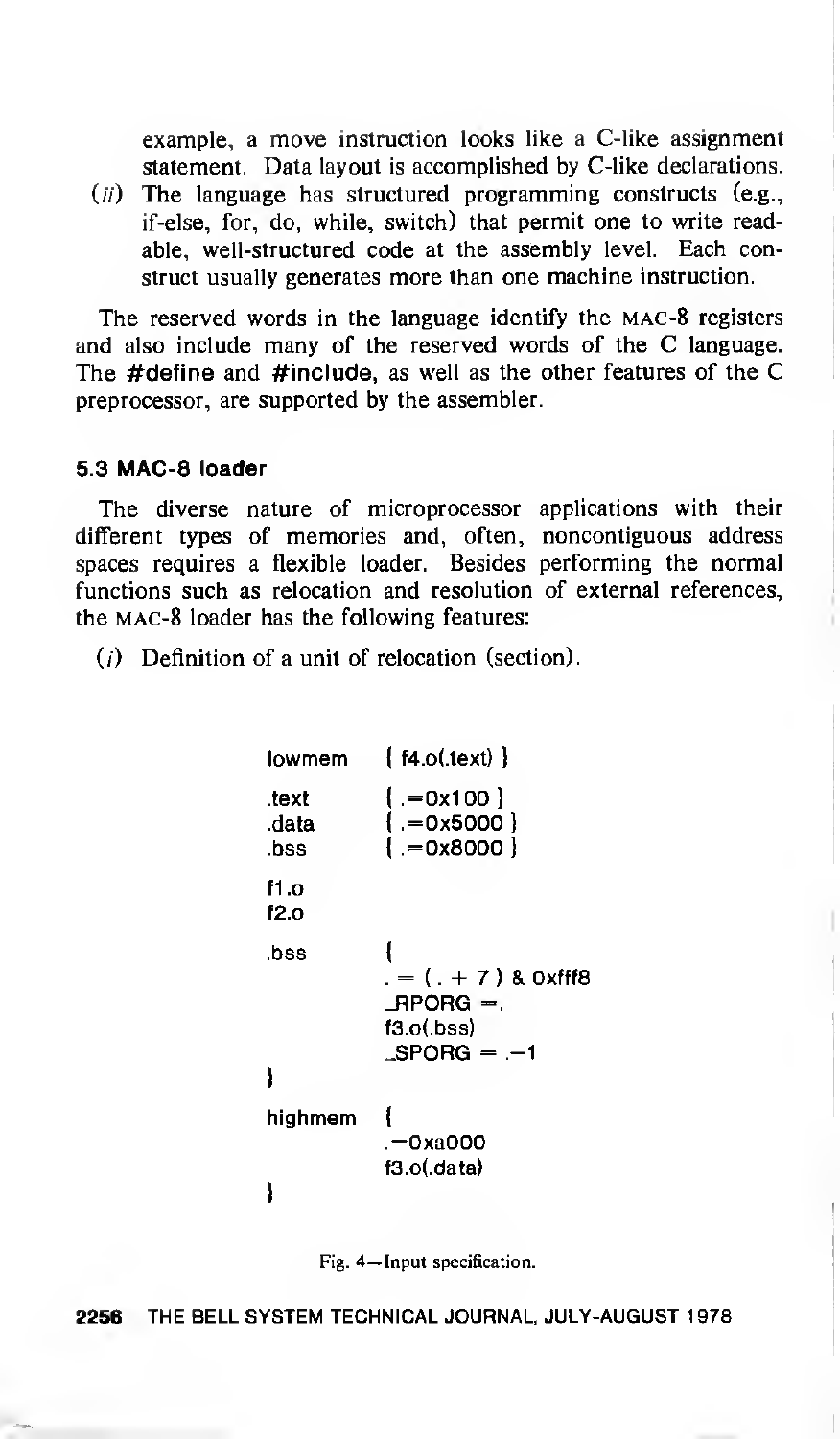- $(ii)$  Assignment of values to unresolved symbols.
- $(iii)$  Control of the location counter within sections.

These additional features are specified by an input language that has C-like syntax. For example, the input specification of Fig. 4 will take the relocatable object files (output of the compiler or of the assembler) of Fig. 5a and create the absolute binary output files depicted in Fig. 5b. Fig. 5a consists of four files, the first three containing three sections each, namely .text, .data, and .bss, and the last just .text. \_RPORG and \_SPORG are unresolved symbols that will



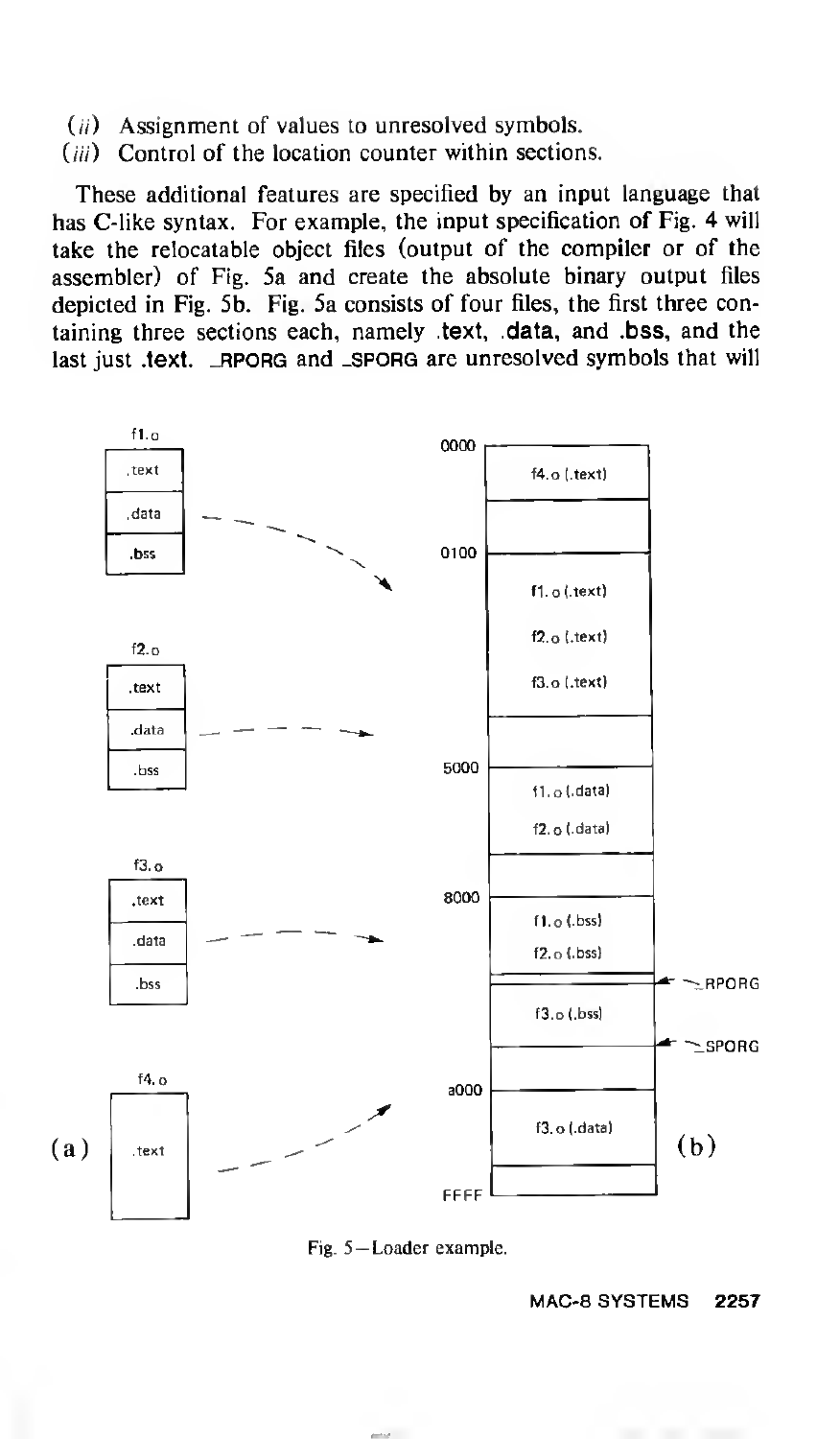```
when (23'func1 || glo == 4) {
      if ( flag'func1 ) \{display i', w;
            userblock;
            continue;
      )
)
      else display ar[0] : ar'[n], m'+6;
```
Fig. 6—mac-8 simulator example.

determine initial values of the register pointer and stack pointer, respectively. The expression  $=$   $($   $+$  7  $)$  & 0xfff8 aligns the f3.o (.bss) on a 8-byte boundary.

## 5.4 MAC-8 simulator

The mac-8 simulator runs on the UNIX host system and permits debugging of MAC-8 programs without using mac-8 hardware. The simulator is "source-oriented" and "symbolic," which means that programs can be debugged by referencing variables and function line numbers in terms used on the source listing (compiler or assembler). The symbolic debugging permits the debugging of <sup>a</sup> C program without worrying about the code generated by the compiler, as illustrated in Fig. 6. The simulator also allows conditional execution of pre-stored procedures of commands and the specification of C expressions containing both user-program and debug symbols, making possible the composition of debugging experiments in an interactive fashion. The C-like input language minimizes the difficulties in changing from one software tool to another. The major features of the mac-8 simulator are:

- $(i)$  Loading a program and specifying a memory boundary.
- $(i)$  Conditional execution of code and semantic processing when a break point is encountered.
- $(iii)$  Referencing C identifiers (both local and global) and C source-line numbers on a per-function basis.
- $(v)$  Defining a command in terms of other commands to minimize typing.
- (v) Displaying timing information.
- $(v_i)$  Displaying items in various number bases.
- $(vii)$  Allocating non-program, user-defined identifiers.

2258 THE BELL SYSTEM TECHNICAL JOURNAL, JULY-AUGUST <sup>1</sup> 978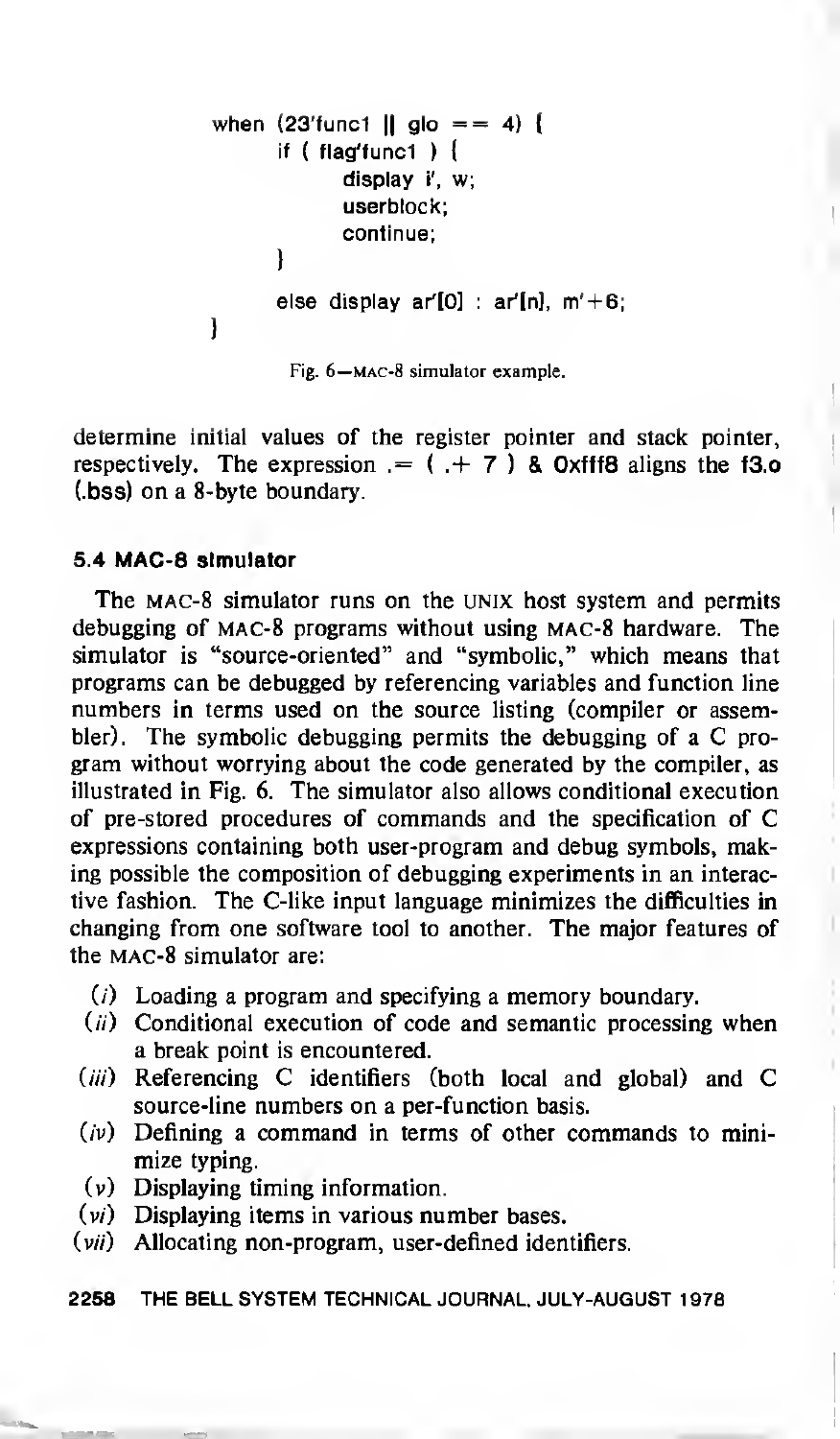- $(viii)$  Execution of input commands read from a file on an interactive basis.
	- $(ix)$  Some structured programming constructs, including if-else and while.

The command illustrated in Fig. 6 will cause <sup>a</sup> break point when

the program executes line 23 of function func1 or

the global variable glo is equal to 4.

When the break point occurs, if the value of local variable flag of function func1 is non-zero, the values of local variable i and global variable w are printed, the user-defined block userblock is executed, and execution continues; otherwise the contents of local array ar for subscripts 0 through *n* and the value of the expression  $m'+6$ are printed.

#### 5.5 Utilities

Utilities and a library are necessary parts of a support system. The MAC-<sup>8</sup> system not only has utilities (like the UNIX system) for determining the size of an object file and the contents of the symbol table, but also a disassembler, a function line-number listing program, and a program to format an object file to permit "down-line" loading into the MAC-8-based application.

#### 5.6 PLAID

A microcomputer-based application or target system typically differs from the host system on which it was developed, particularly in its periphery. Development of a microprocessor application requires hardware/software tools that allow development and debugging in real-time of the target processor and the periphery of its application. The PLAID (Program Logic Aid) system described below is such a tool.

The PLAID hardware includes two MAC-8 systems, each with full memory, and an associated hardware monitor system in a configuration that permits one mac-8 system (the master) to closely monitor and control the other mac-8 (the slave). Each mac-8 has separate I/O, allowing connection to various peripheral devices from the master, and to the application hardware from the slave. The monitor hardware includes various debugging aids, as well as the MAC-cable that allows in-circuit control of any mac-8 system.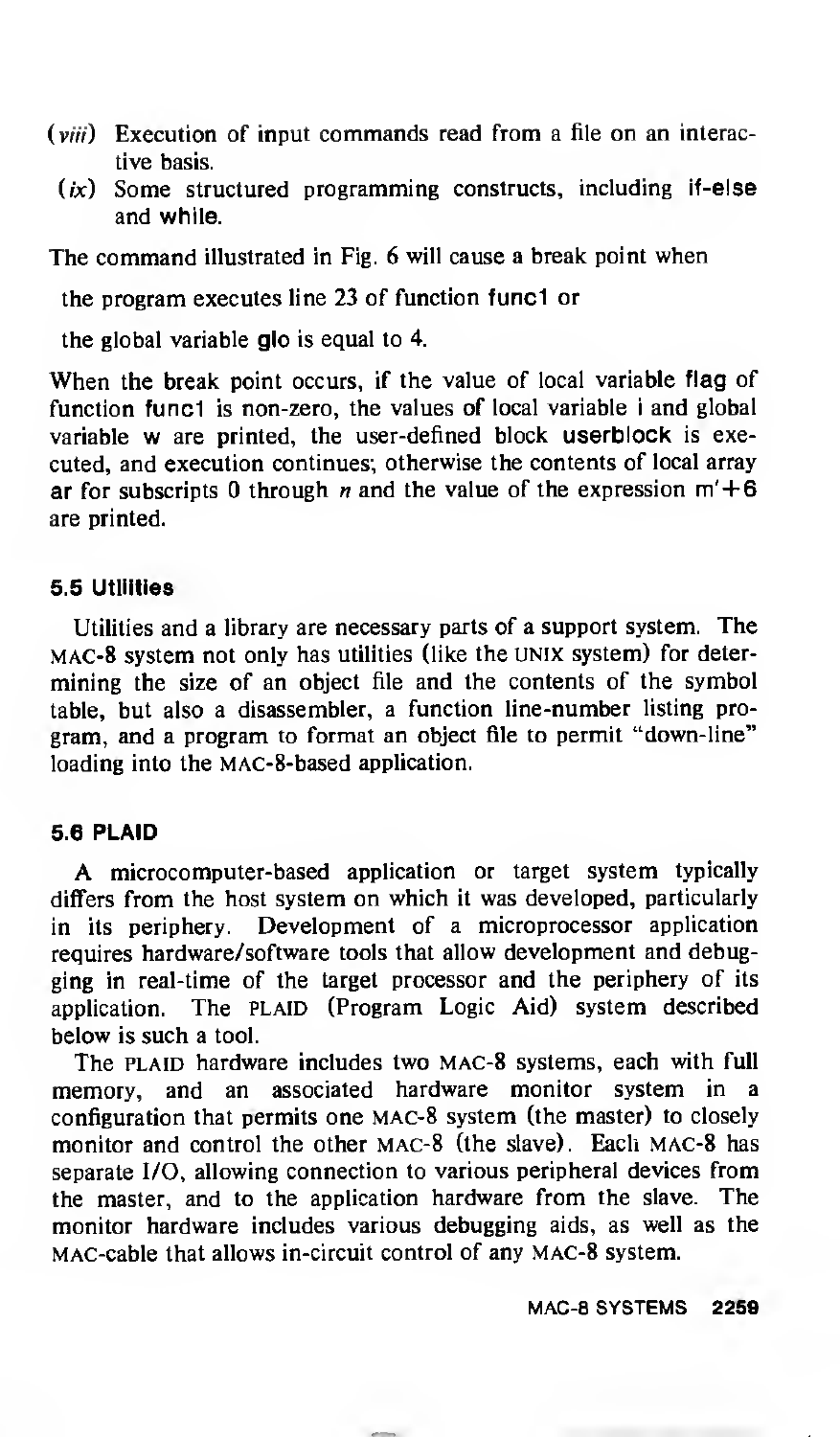

The PLAID software system includes the Satellite Processor System (sps), which communicates with a host UNIX system, performing operating system functions for the master and monitor hardware, and m8db, a source-oriented symbolic debugger whose capability is similar to the mac-8 simulator with the addition of real-time break points by use of the PLAID monitor system.

In the early stages of development, a fully-instrumented mac-8 within the PLAID serves as the processor for the target machine, where in later stages, the PLAID monitors and controls the prototype system. Level-1 PLAID is illustrated in Fig. 7. Work is being done on level-2 PLAID, illustrated in Fig. 8. The fundamental difference in hardware between levels <sup>1</sup> and 2 is in the master system, which in level <sup>1</sup> contains a 32K prom (programmable read-only memory) and <sup>a</sup> 16K ram, while level <sup>2</sup> contains <sup>a</sup> 65K ram and <sup>a</sup> dual-drive double-density floppy disk. The sps executive is replaced in level 2 by a single-user UNIX system; the debugger can be swapped in from the floppy disk, as can other tools.

The satellite processing system of level 1, which is functionally similar to the system described in Ref. 9, resides in the master and controls the flow of program execution, sps permits communication with a host unix system via a dial-up connection, and performs the operating system functions for m8db, such as control of the master and monitor hardware. Any UNIX command can be entered at the user terminal (see Fig. 7) and sps determines whether the command will be processed by PLAID or must be transmitted to UNIX. The SPS interface to m8db consists of UNIX-like system calls.

The PLAlD-resident symbolic debugger, m8db. has a command language which is a superset of the MAC-8 simulator. The additions to the language permit the referencing of the PLAID monitor system

2260 THE BELL SYSTEM TECHNICAL JOURNAL, JULY-AUGUST <sup>1</sup>978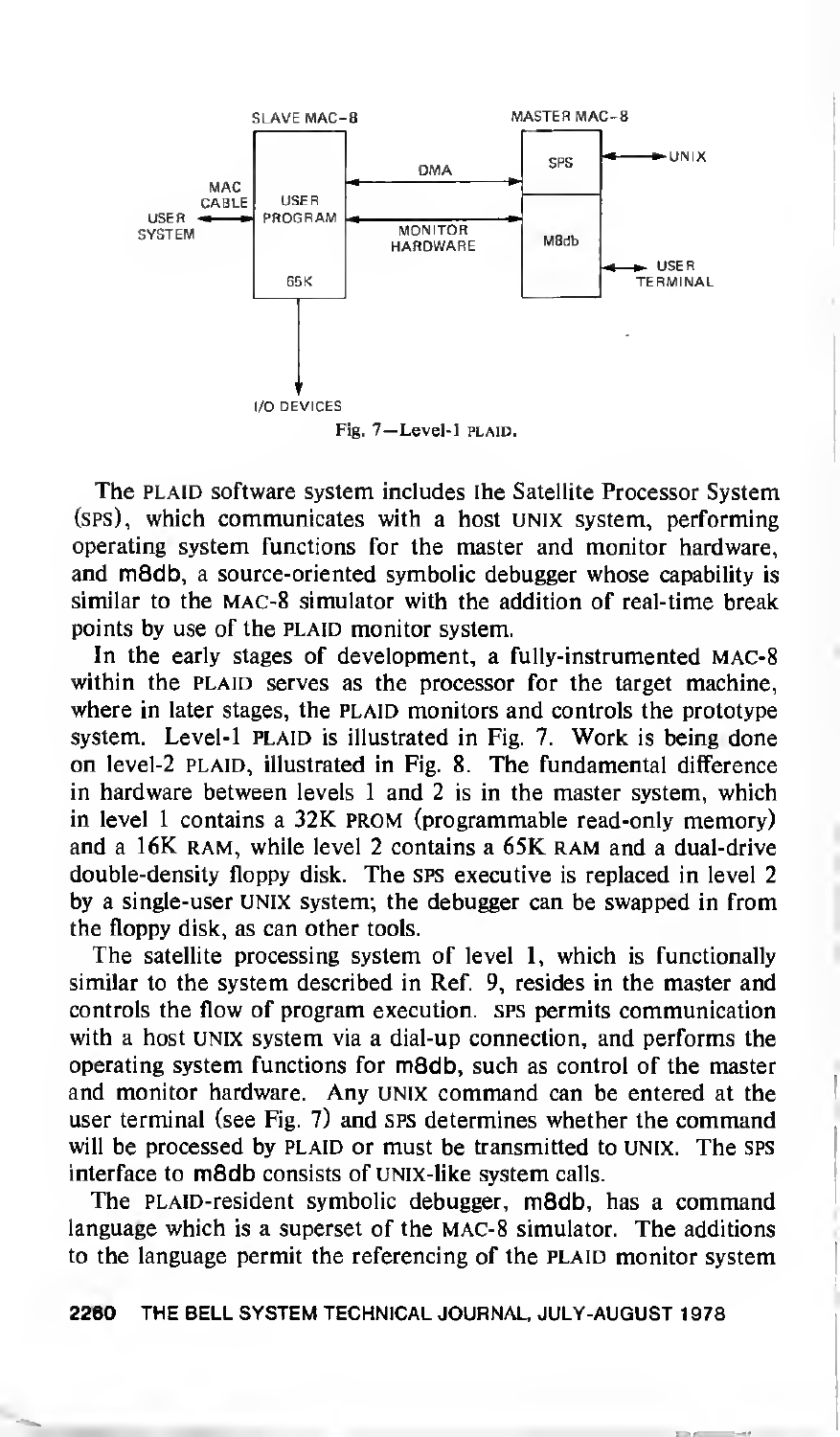

Fig. 8-Level-2 PLAID.

hardware to establish real-time breakpoints. m8db has all the features mentioned in Section 5.4, as well as facilities to help debug programs in real time.

The MAC-cable is the channel of communication between the PLAID and the application hardware, and permits control of the MAC-8-based system. During the initial stages in the development of an application, the MAC-cable permits testing out of the slave's MAC-8 and memory, while using the application's I/O. As the development progresses, the MAC-cable permits testing the application's hardware, including its mac-8 and memory.

The PLAID monitor system keeps track of the actions of the slave or user system enabling the debugging of mac-8 applications in a real-time environment. The major features of the PLAID monitor system include:

- (i) Memory monitor contains a  $65K$  by 4-bit dynamic RAM that enables trapping ("break-pointing") on a variety of conditions such as:
	- (a) Memory read, write, or reference.
	- (b) Arbitrary 8-bit pattern in memory.
- $(ii)$  Register monitor enables "break-pointing" on a read, write, or reference of any of the mac-8 off-chip registers (see Fig. 1).
- $(iii)$  CPU monitor contains shadow registers that hold the current values of the slave/user mac-8 on-chip registers (cr, SP, RP, pc), as shown in Fig. 1.
- $(iv)$  Event counters consist of three 16-bit counters and one 32-bit counter that enable "break-pointing" on a variety of events. The events include: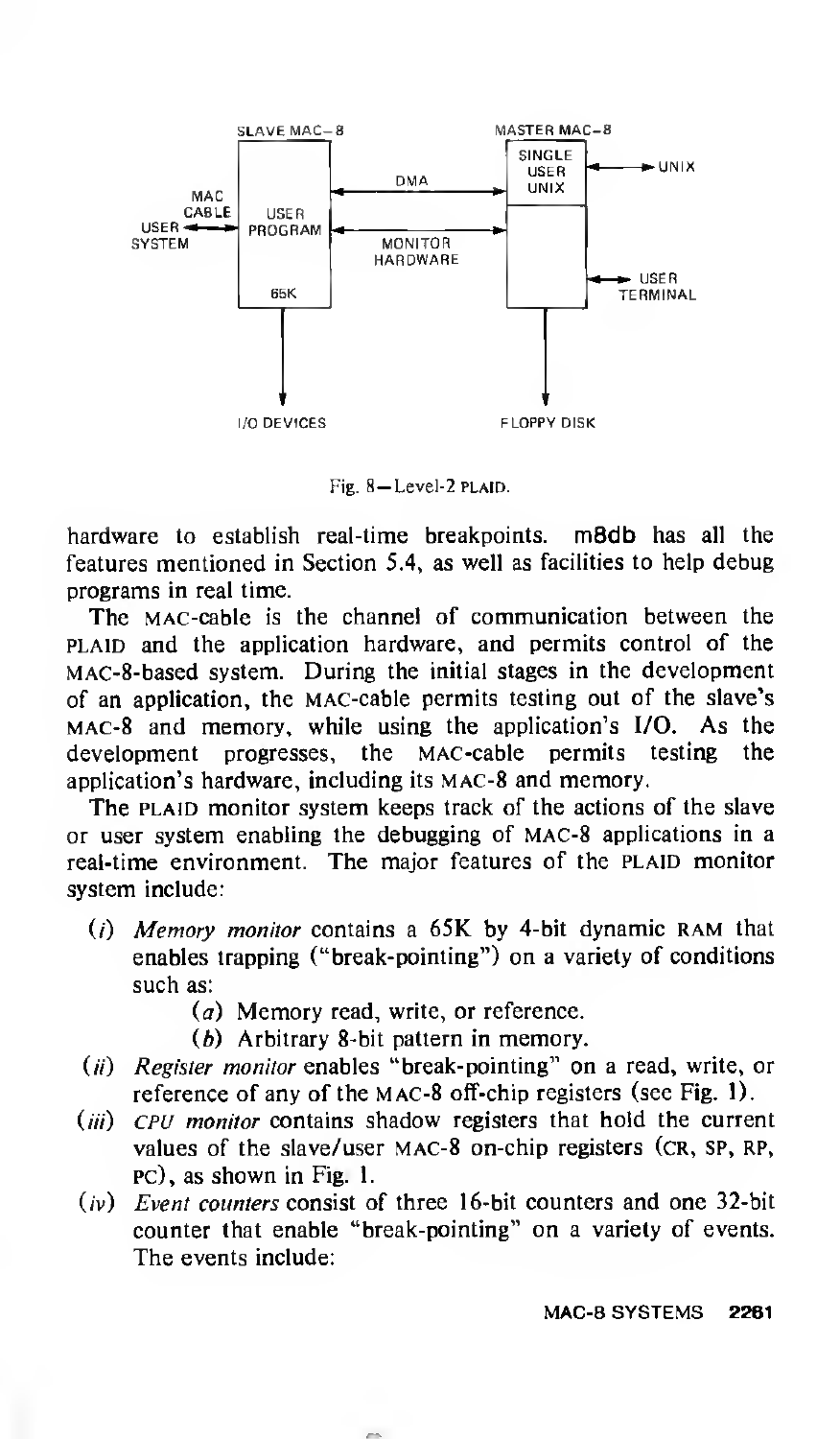- (a) Slave/user interrupt acknowledge.
- (b) Slave CPU clock output.
- (c) Slave/user memory read, write, or reference.
- (d) Opcode fetch.
- (e) Trap.
- $($ *f*) User-supplied backplane signal.
- $(v)$  Jump trace contains a history table of the last 32 program counter discontinuities,
- $(v_i)$  Instruction trace consists of a 64-entry trace table of the last 64 cycles executed by the slave.
- $(vii)$  Memory access circuitry permits the selective specification, on a block (256 bytes) basis, of read/write protection. Memory timing characteristics can also be specified on a block basis.
- (viii) Clock frequency for the slave can be selected from a list of predefined frequencies.

## VI. DESIGNER EDUCATION

Because of the nature of microprocessor applications, designers must have both hardware and software expertise. Many hardware designers must write programs for the first time, which poses an interesting educational problem. C is <sup>a</sup> difficult language for nonprogrammers because it is both powerful and concise. This problem can be partially remedied by giving seminars and supplying tutorials on C and on programming style. Offering workshops on the hardware and software aspects of the mac-8 has also helped.

The MAC-tutor, an "electronic textbook," enables the designer to learn mac-8 fundamentals. The MAC-tutor is a single-board computer with I/O and can be communicated with by a 28-function keypad or by <sup>a</sup> terminal. A connection to <sup>a</sup> UNIX system can also be established for use in loading programs and data into the MAC-tutor memory. The MAC-tutor also includes an executive to control hardware functions, 1K RAM expandable to 2K, sockets for three 1K proms, eight 7-segment led displays, a prom programming socket, and peripheral interfaces to a terminal and a cassette recorder. The tutor, besides being an educational tool, may be used to develop small MAC-8-based applications.

#### VII. SUMMARY

The MAC-8 was designed together with an integrated support system. The mac-8 architecture was influenced by the C language, and

#### 2262 THE BELL SYSTEM TECHNICAL JOURNAL, JULY-AUGUST <sup>1</sup> 978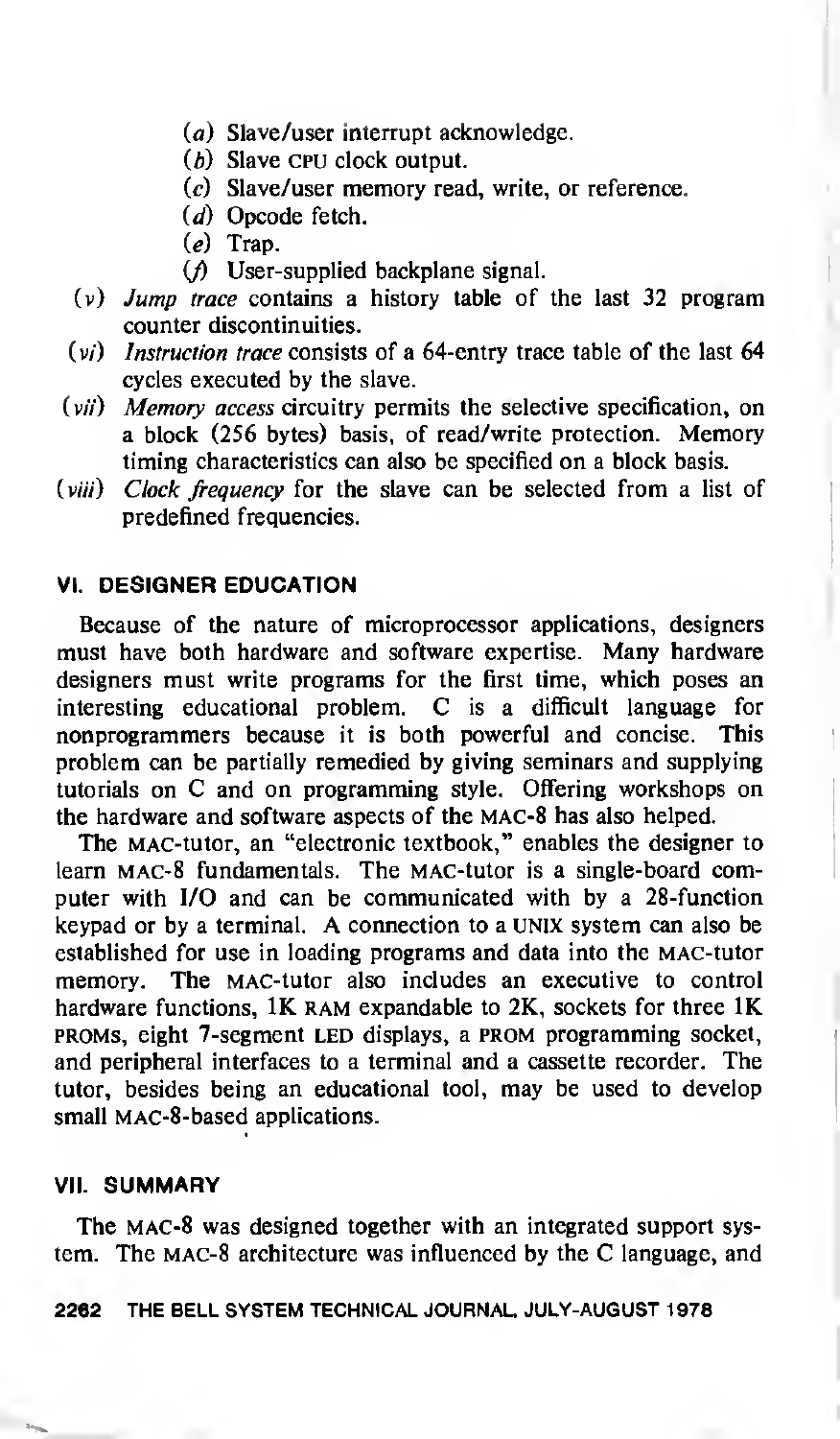the support tools were influenced by UNIX. The consistent use of C-like language syntax permits easy transition from one tool to another. Software tools that began, in many cases, as spinoffs of existing UNIX tools have evolved to meet the needs of microprocessor applications. The mac-8 support system continues to evolve to meet the growing needs of microprocessor-based applications.

#### VIII. ACKNOWLEDGMENTS

The design and development of the mac-8 and its support system required the cooperative efforts of many people over several years. The author wishes to acknowledge the contributions of all the team members whose work is summarized here.

#### **REFERENCES**

- 1. J. A. Cooper, J. A. Copeland, R. H. Kranbeck, D. C. Stanzione, and L. C. Tho-<br>mas "A cMos Microprocessor for Telecommunications Applications." IEEE Intl. mas, "A CMOS Microprocessor for Telecommunications Applications," IEEE Intl.<br>Solid-State Circuits Conf. Digest, XX (February 17, 1977), pp. 138-140...
- 2. H. H. Winfield, "mac-8: A Microprocessor for Telecommunications," The Western
- Electric Engineer, special issue (July 1977), pp. 40-48.<br>3. I. A. Cermak, "An Iniegrated Approach to Microcomputer Support Tools," Electro Conference Record, session 16/3 (April 1977), pp. 1-3.<br>4. D. M. Ritchie and K. Thom
- 
- 
- pp. 1947-1969.<br>6. T. A. Dolotta, R. C. Haight, and J. R. Mashey, "UNIX Time-Sharing System: The<br>Programmer's Workbench," B.S.T.J., this issue, pp. 2177-2200.<br>7. D. M. Ritchie, S. C. Johnson, M. E. Lesk, and B. W. Kernighan
- 1991-2019. " \_
- 
- 8. H. D. Rovegno, "Use of the C Language for Microprocessors," Electro Conference Record, session 24/2 (April 1977), pp. 1-3.<br>9. H. Lycklama and C. Christensen, "UNIX Time-Sharing System: A Minicomputer Satellite Processor